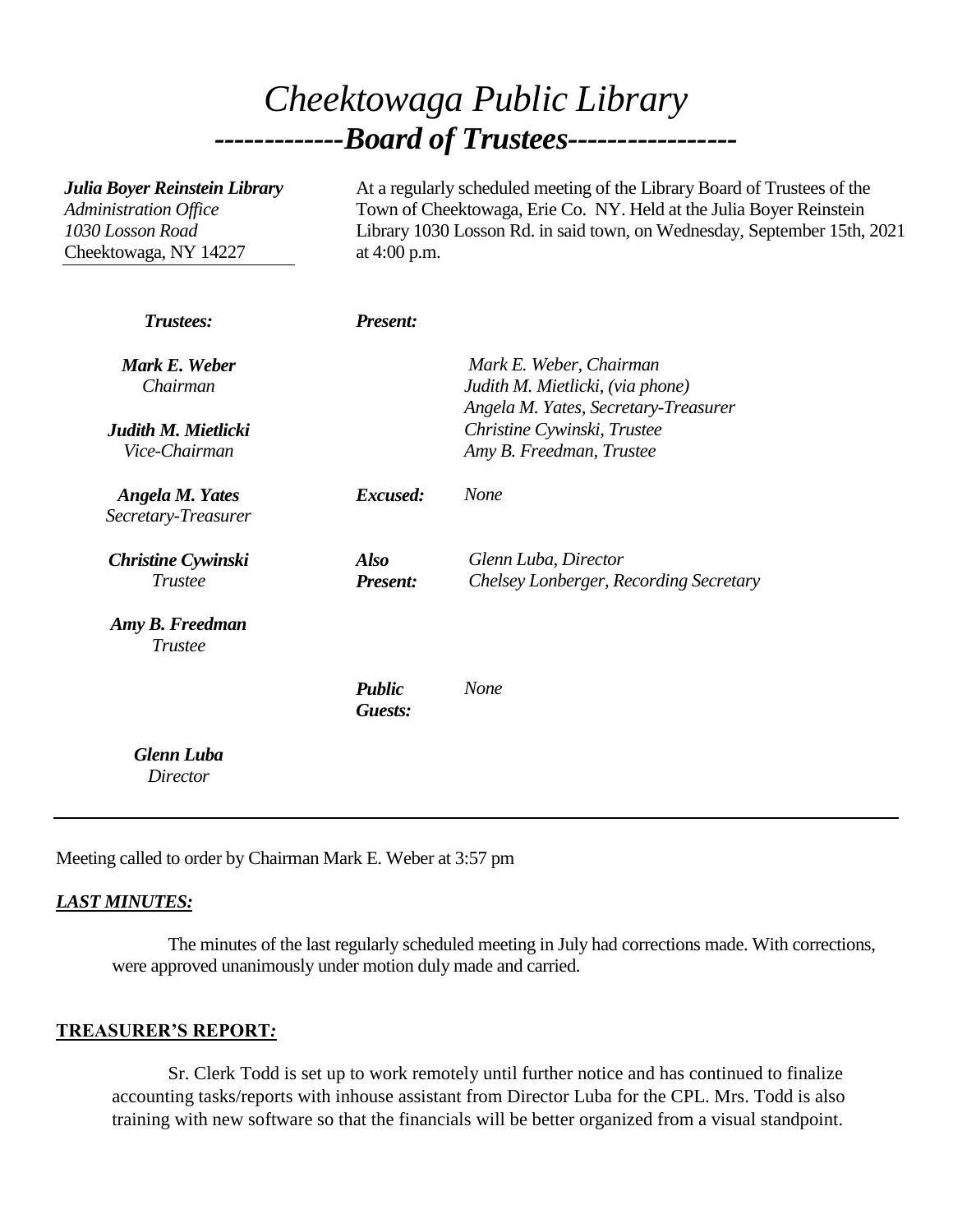As of yet, the Children's wall has not been paid fully, we are waiting on invoices. Thanks to various revenue aid, the library will only be spending approximately \$1,000 for the wall. More on the wall in Old Business.

Money from Central regarding staff budget seems to be high, but seems inflated only because that number reflects short staffing due to restricted conditions this past year and staffing challenges due to absence's. This occurred because of the Covid-19 pandemic and the high turnover in staffing experiences, coupled with the abridged hours enacted as a response to the virus. Treasurer Yates asked for a FT Clerk position to be implemented at Anna M. Reinstein. Director Luba agreed that when the new staffing budget gets entered in he would see if that was feasible. However, the next budget for staffing will not be accepted until Summer 2022. In the meantime, Director Luba will monitor and assess the staffing levels needed for both locations.

Trustee Cywinski then asked about private funds and if they could be allotted for Large Print books. A discussion ensued and the current plan is to weed the current large print selection and then purchase replacement books with private funds.

Cheektowaga Library's spending is in line with and on target for the 3rd quarter of the current year. Unanimously approved, made and carried.

### **STATISTICS:**

Board members received library statistics for Anna Reinstein prior to meeting and were found to be satisfactory. The statistics for Julia Boyer Reinstein where presented without narration because of limited staff. Motion was made to approve and unanimously passed and carried.

### **CORRESPONDENCE:**

There was no correspondence of note to review at this meeting.

### **OLD BUSINESS**

- *ITEM #01:* Programming: There will be several programs to celebrate for Halloween. At Anna M. Reinstein we have Dave Jeffers coming to do his magic show/petting zoo/ pumpkin program. At Julia Boyer Reinstein there will be a Halloween Party that includes crafts, games and prizes.
- *ITEM #02:* Pamphlet: A pamphlet was created and, after editing, will be distributed to various nonprofit and government institutions to advertise the libraries.
- *ITEM #03:* Chicken Dinner Sale: A profit was made from the Chicken Dinner Sale of almost \$1000.
- *ITEM #04:* Children's Wall: The Wall is up and functioning, small details are still being added including baseboards and trim. New lights are also going up in the Children's section to light the space better.
- *ITEM #05:* Chairs: New chairs will be arriving at Anna M. Reinstein to replace the old chairs currently at that location. Julia Boyer Reinstein will be taking the (common to both locations) chairs from Anna M. Reinstein to replace older wooden table chairs. The library will now have 2 chairs per study table. More chairs were discussed for purchase. A vote will be held once Director Luba gathers information on pricing.
- *ITEM #06:* **Anna M. Reinstein Roof:** Outside wood beams of the building that interface with the edge of roofing are in bad condition and should be addressed in the same conversation as roof replacement.